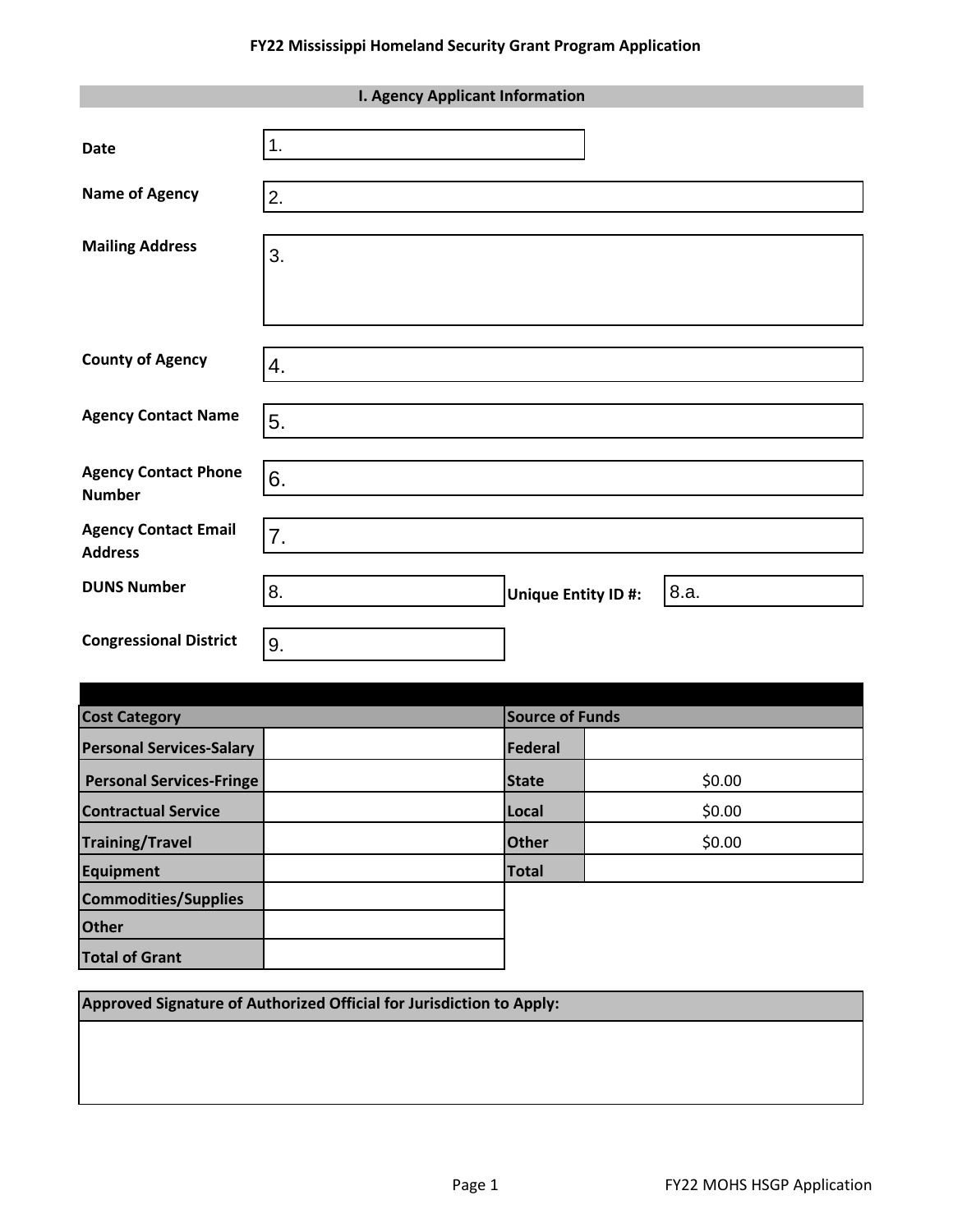## **FY22 Mississippi Homeland Security Grant Program Application**

| <b>II. Problem Identification</b> |                                                                                                         |  |
|-----------------------------------|---------------------------------------------------------------------------------------------------------|--|
|                                   | This section must be completed.                                                                         |  |
| <b>Surrounding Counties</b>       |                                                                                                         |  |
| <b>Number of Square Miles</b>     |                                                                                                         |  |
| <b>Number of Population</b>       |                                                                                                         |  |
| <b>Number of Officers/Staff</b>   |                                                                                                         |  |
| <b>Working in Agency</b>          |                                                                                                         |  |
|                                   | III. Jurisdiction's Top Three Threats                                                                   |  |
|                                   | FEMA describes a "threat" as a natural, technological or human caused occurrence, individual, entity or |  |
|                                   | action that has or indicated potential to harm life, information, operations, the environment and/or    |  |
| property.                         |                                                                                                         |  |
|                                   | Briefly describe the jurisdiction's first top threat:                                                   |  |
|                                   |                                                                                                         |  |
|                                   |                                                                                                         |  |
|                                   |                                                                                                         |  |
|                                   |                                                                                                         |  |
|                                   |                                                                                                         |  |
|                                   |                                                                                                         |  |
|                                   |                                                                                                         |  |
|                                   |                                                                                                         |  |
|                                   |                                                                                                         |  |
|                                   |                                                                                                         |  |
|                                   | Briefly describe the jurisdiction's second top threat:                                                  |  |
|                                   |                                                                                                         |  |
|                                   |                                                                                                         |  |
|                                   |                                                                                                         |  |
|                                   |                                                                                                         |  |
|                                   |                                                                                                         |  |
|                                   |                                                                                                         |  |
|                                   |                                                                                                         |  |
|                                   |                                                                                                         |  |
|                                   |                                                                                                         |  |
|                                   |                                                                                                         |  |

**Briefly describe the jurisdiction's third top threat:**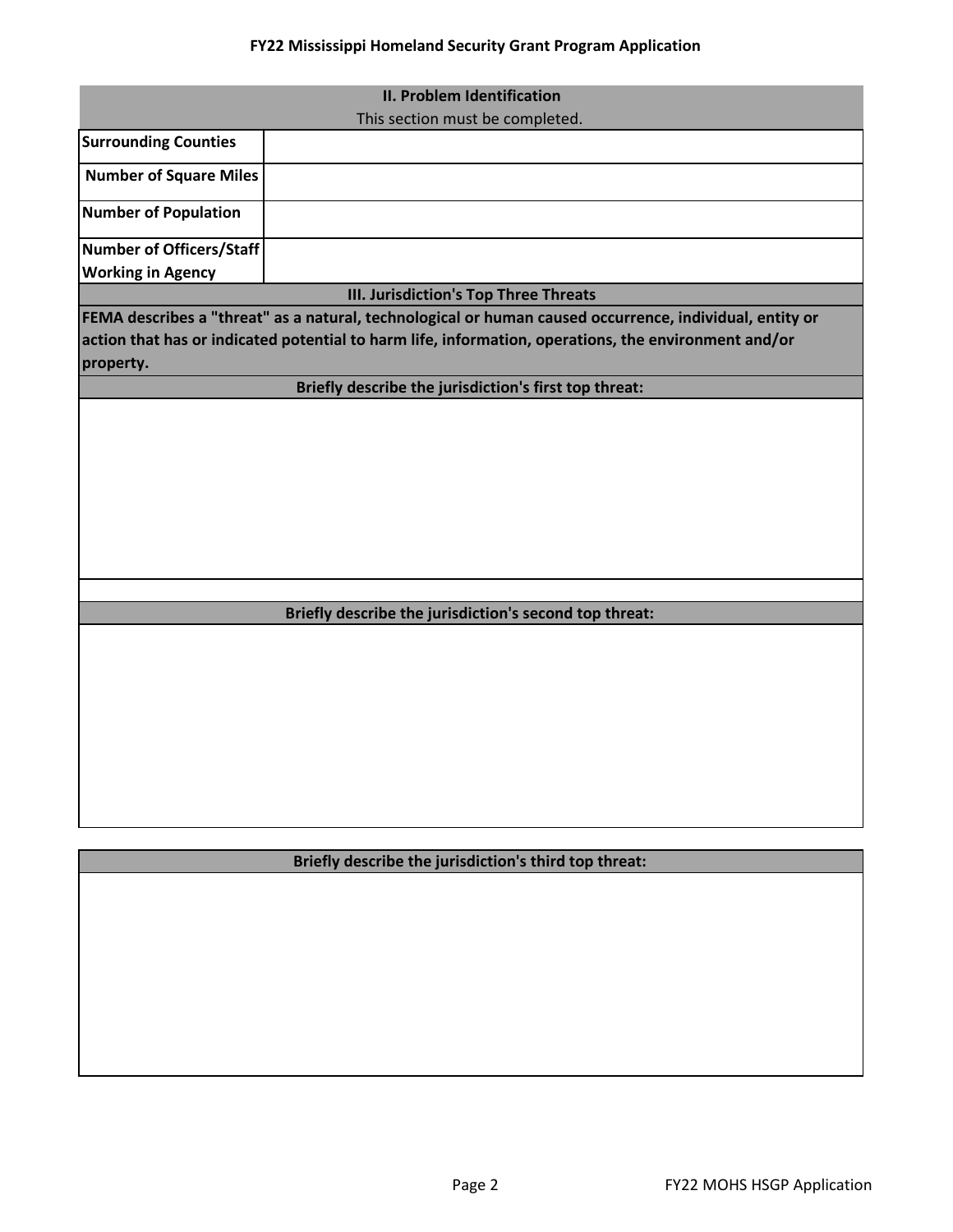**IV. Jurisdiction's Top Three Hazards**

**FEMA describes a "Hazard" as something that is potential dangerous or harmful, often the root cause of an unwanted outcomes.** 

**Briefly describe the jurisdiction's top threat hazard:** 

## **Briefly describe the jurisdiction's second threat hazard:**

## **Briefly describe the jurisdiction's third threat hazard:**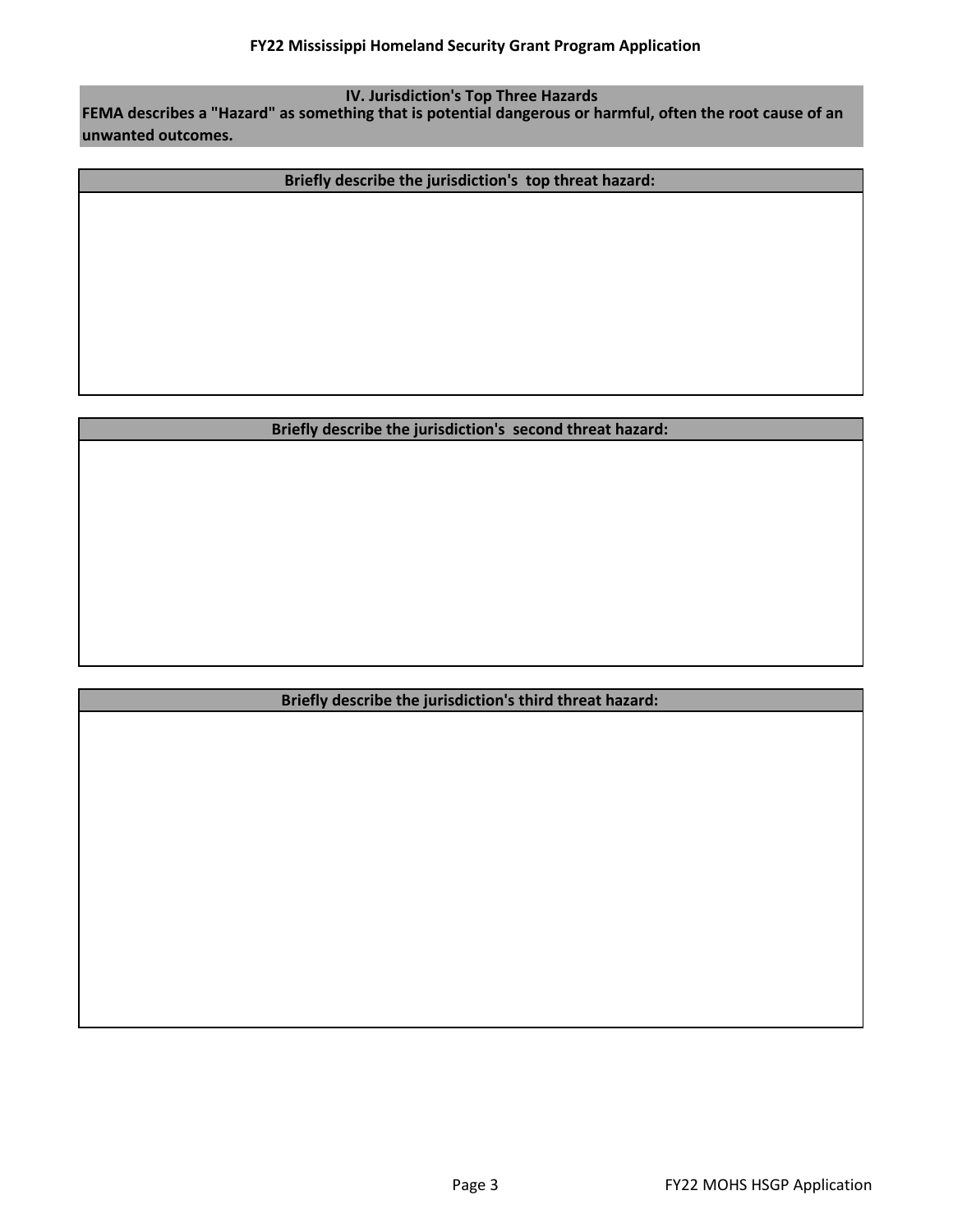| <b>V. Capability Gaps</b>                                                                                      |
|----------------------------------------------------------------------------------------------------------------|
| Provide a description of any capability gap(s) which inhibits the jurisdiction's ability to Prevent, Protect,  |
| Mitigate, Respond and/or Recovery. Explain how you determined the capability gaps (i.e. a response to a        |
| real life event, an exercise, training event or threat assessment). Please address how utilization of existing |
| state-wide assets (task forces, force protection units, bomb teams, etc.) may/may not mitigate the threats     |
| and hazards that have been identified.                                                                         |
|                                                                                                                |
|                                                                                                                |

| VI. National Priority, Mission Area and Core Capabilities                                 |                                    |  |
|-------------------------------------------------------------------------------------------|------------------------------------|--|
| Please the mark the National Priority that the Agency will support with funding received. |                                    |  |
|                                                                                           |                                    |  |
| <b>Cybersecurity</b>                                                                      | <b>Soft Targets/Crowded Places</b> |  |
| <b>Information and Intelligence Sharing</b>                                               | <b>Domestic Violent Extremism</b>  |  |
| <b>Emerging Threats</b>                                                                   |                                    |  |
| Please describe how the funding will be used to support the National Priority.            |                                    |  |
|                                                                                           |                                    |  |
|                                                                                           |                                    |  |
|                                                                                           |                                    |  |
|                                                                                           |                                    |  |
|                                                                                           |                                    |  |
|                                                                                           |                                    |  |
|                                                                                           |                                    |  |

# **Prevention Protection Mitigation Please mark the Mission Area(s) that the Agency will support with funding received.**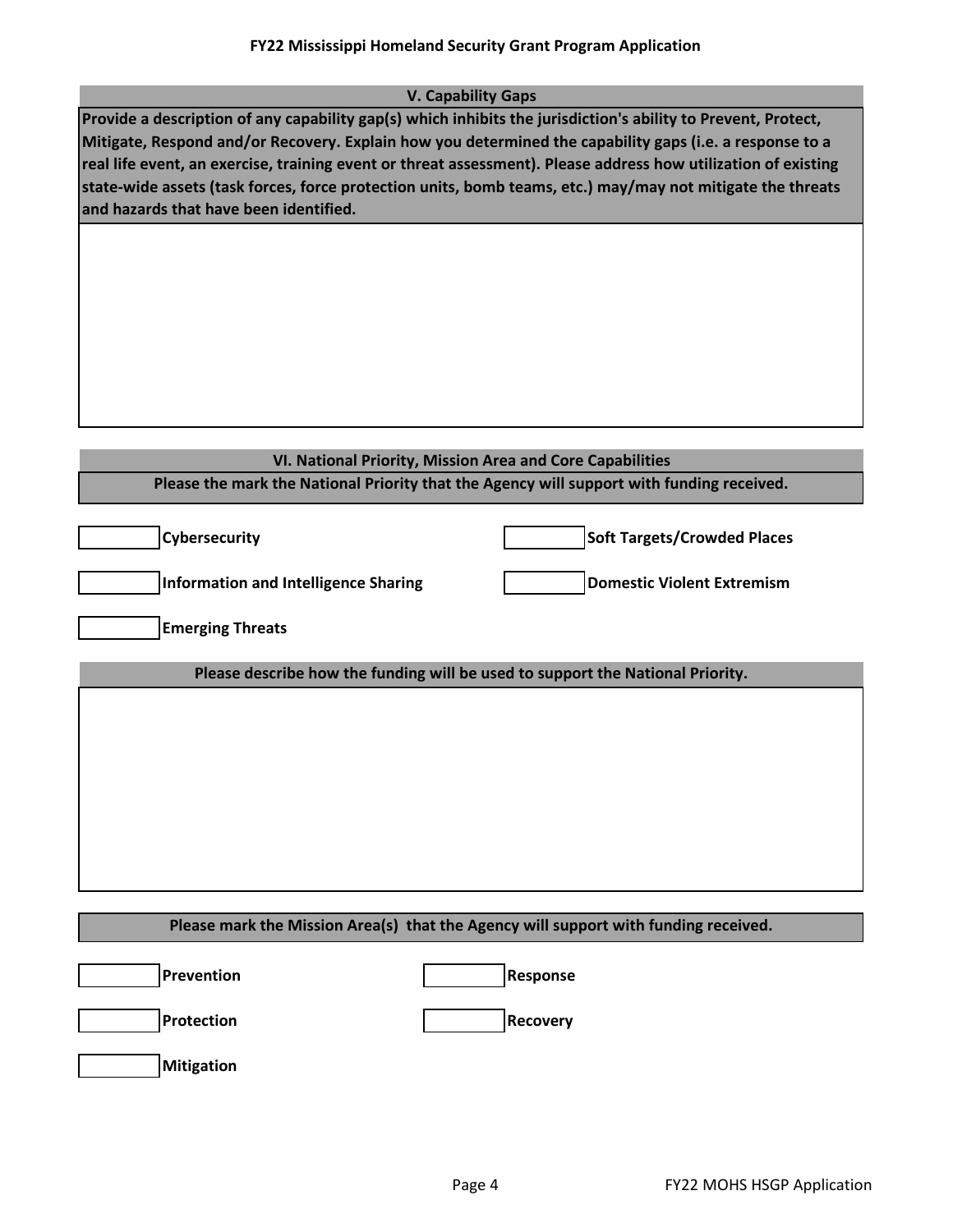## **Please describe how the funding will be used to support the Mission Area(s).**

| Please mark which Core Capability that the Agency will support with funding. |                                              |  |
|------------------------------------------------------------------------------|----------------------------------------------|--|
| <b>Community Resilience</b>                                                  | <b>Situational Assessment</b>                |  |
| <b>Environmental Response/Health &amp; Safety</b>                            | <b>Threats &amp; Hazard Identification</b>   |  |
| <b>Interdiction and Disruption</b>                                           | <b>Cybersecurity</b>                         |  |
| <b>Operational Communications</b>                                            | <b>Mass Care Services</b>                    |  |
| <b>Access Control and Identity Verification</b>                              | <b>Search &amp; Rescue Operations</b>        |  |
| <b>Fatality Management Services</b>                                          | <b>On-Scene Security &amp; Protection</b>    |  |
| Intelligence and Information Sharing                                         | <b>Operational Coordination</b>              |  |
| <b>Long-term Vulnerability Reduction</b>                                     | <b>Planning</b>                              |  |
| <b>Physical Protective Measures</b>                                          | <b>Critical Transportation</b>               |  |
| <b>Public Health and Medical Services</b>                                    | <b>Forensics and Attribution</b>             |  |
| <b>Risk &amp; Disaster Resilience Assessment</b>                             | <b>Health and Social Services</b>            |  |
| <b>Housing</b>                                                               | <b>Public/Private Service &amp; Resource</b> |  |
| <b>Infrastructure Systems</b>                                                | <b>Public Information and Warning</b>        |  |
| <b>Risk Mgt.-Protection Programs/Activities</b>                              | <b>Economic Recovery</b>                     |  |
| Screening, Search, and Detection                                             | <b>Supply Chain Integrity &amp; Security</b> |  |
| <b>Natural and Cultural Resources</b>                                        |                                              |  |

**Please describe how the funding will be used to support the Core Capabilities marked above.**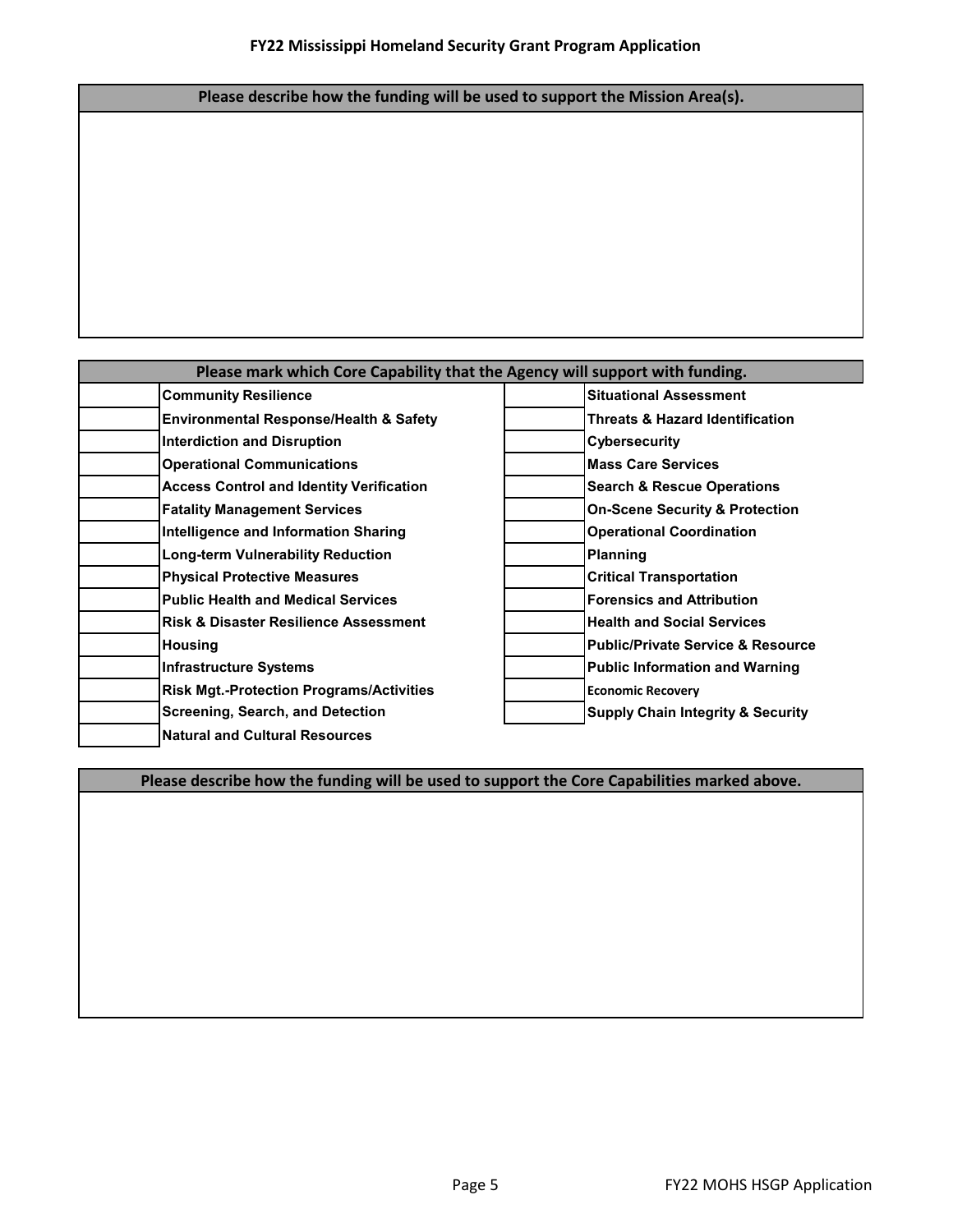| <b>VII. Grant Budget</b>                                                                                        |                                                                                   |                                  |            |   |                                                                                                              |
|-----------------------------------------------------------------------------------------------------------------|-----------------------------------------------------------------------------------|----------------------------------|------------|---|--------------------------------------------------------------------------------------------------------------|
| I. Personnel-Salary                                                                                             |                                                                                   |                                  |            |   |                                                                                                              |
| Submit information for proposed project staff that will be funded with federal funds under the grant            |                                                                                   |                                  |            |   |                                                                                                              |
| agreement. All expenses must be in accordance to current state and federal guidelines. (Task Force,             |                                                                                   |                                  |            |   |                                                                                                              |
| <b>Operation Stonegarden, Training and Citizen Corp Grants Only)</b>                                            |                                                                                   |                                  |            |   |                                                                                                              |
| <b>Personnel Title:</b>                                                                                         |                                                                                   | <b>Rate of Pay</b>               | # of Hours |   | <b>Total</b>                                                                                                 |
|                                                                                                                 |                                                                                   |                                  |            |   |                                                                                                              |
|                                                                                                                 |                                                                                   |                                  |            |   |                                                                                                              |
|                                                                                                                 |                                                                                   |                                  |            |   |                                                                                                              |
|                                                                                                                 |                                                                                   |                                  |            |   |                                                                                                              |
|                                                                                                                 |                                                                                   |                                  |            |   |                                                                                                              |
| <b>Total Salary</b>                                                                                             |                                                                                   |                                  |            |   |                                                                                                              |
| The regular and overtime rate of pay noted above should be the rate of pay the officer is paid by your          |                                                                                   |                                  |            |   |                                                                                                              |
| agency. The rate of pay should not be increased for grant purposes. If approved for funding, all pay rates      |                                                                                   |                                  |            |   |                                                                                                              |
| requested for reimbursement will be verified with the agency check stub and/or agency payroll                   |                                                                                   |                                  |            |   |                                                                                                              |
| documentation.                                                                                                  |                                                                                   |                                  |            |   |                                                                                                              |
|                                                                                                                 |                                                                                   | <b>II. Personnel-Fringe</b>      |            |   |                                                                                                              |
| Submit information for proposed project staff that will be funded with federal funds under the grant            |                                                                                   |                                  |            |   |                                                                                                              |
| agreement. All expenses must be in accordance to current state and federal guidelines. (Task Force,             |                                                                                   |                                  |            |   |                                                                                                              |
| <b>Operation Stonegarden, Training and Citizen Corp Grants Only)</b>                                            |                                                                                   |                                  |            |   |                                                                                                              |
| <b>Personnel Title:</b>                                                                                         |                                                                                   | <b>Fringe Item:</b>              |            | % | <b>Total</b>                                                                                                 |
|                                                                                                                 |                                                                                   |                                  |            |   |                                                                                                              |
|                                                                                                                 |                                                                                   |                                  |            |   |                                                                                                              |
|                                                                                                                 |                                                                                   |                                  |            |   |                                                                                                              |
|                                                                                                                 |                                                                                   |                                  |            |   |                                                                                                              |
|                                                                                                                 |                                                                                   |                                  |            |   |                                                                                                              |
| <b>Total Fringe</b>                                                                                             |                                                                                   |                                  |            |   |                                                                                                              |
| If approved for funding, all pay rates requested for reimbursement will be verified with the agency check       |                                                                                   |                                  |            |   |                                                                                                              |
| stub and/or agency payroll documentation.                                                                       |                                                                                   |                                  |            |   |                                                                                                              |
|                                                                                                                 |                                                                                   | <b>III. Contractual Services</b> |            |   |                                                                                                              |
|                                                                                                                 |                                                                                   |                                  |            |   | Include a detailed assessment of contractual services within the program area in which you will be applying. |
| Also, include a cost estimate for all contractual needs (rental, shipping costs, etc.). All expenses must be in |                                                                                   |                                  |            |   |                                                                                                              |
|                                                                                                                 |                                                                                   |                                  |            |   | accordance to current state and federal guidelines. (Task Force, Operation Stonegarden, Training and Citizen |
| <b>Corp Grants Only)</b>                                                                                        |                                                                                   |                                  |            |   |                                                                                                              |
| <b>Type of Contractual</b>                                                                                      | <b>Amount of Service/Amount per</b><br><b>Quantity of Service</b><br><b>Total</b> |                                  |            |   |                                                                                                              |
|                                                                                                                 |                                                                                   |                                  |            |   |                                                                                                              |
|                                                                                                                 |                                                                                   |                                  |            |   |                                                                                                              |
|                                                                                                                 |                                                                                   |                                  |            |   |                                                                                                              |
|                                                                                                                 |                                                                                   |                                  |            |   |                                                                                                              |
|                                                                                                                 |                                                                                   |                                  |            |   |                                                                                                              |
| <b>Total Contractual</b>                                                                                        |                                                                                   |                                  |            |   |                                                                                                              |
| If approved for funding, all pay rates requested for reimbursement will be verified with the agency check       |                                                                                   |                                  |            |   |                                                                                                              |
| stub and/or agency payroll documentation.                                                                       |                                                                                   |                                  |            |   |                                                                                                              |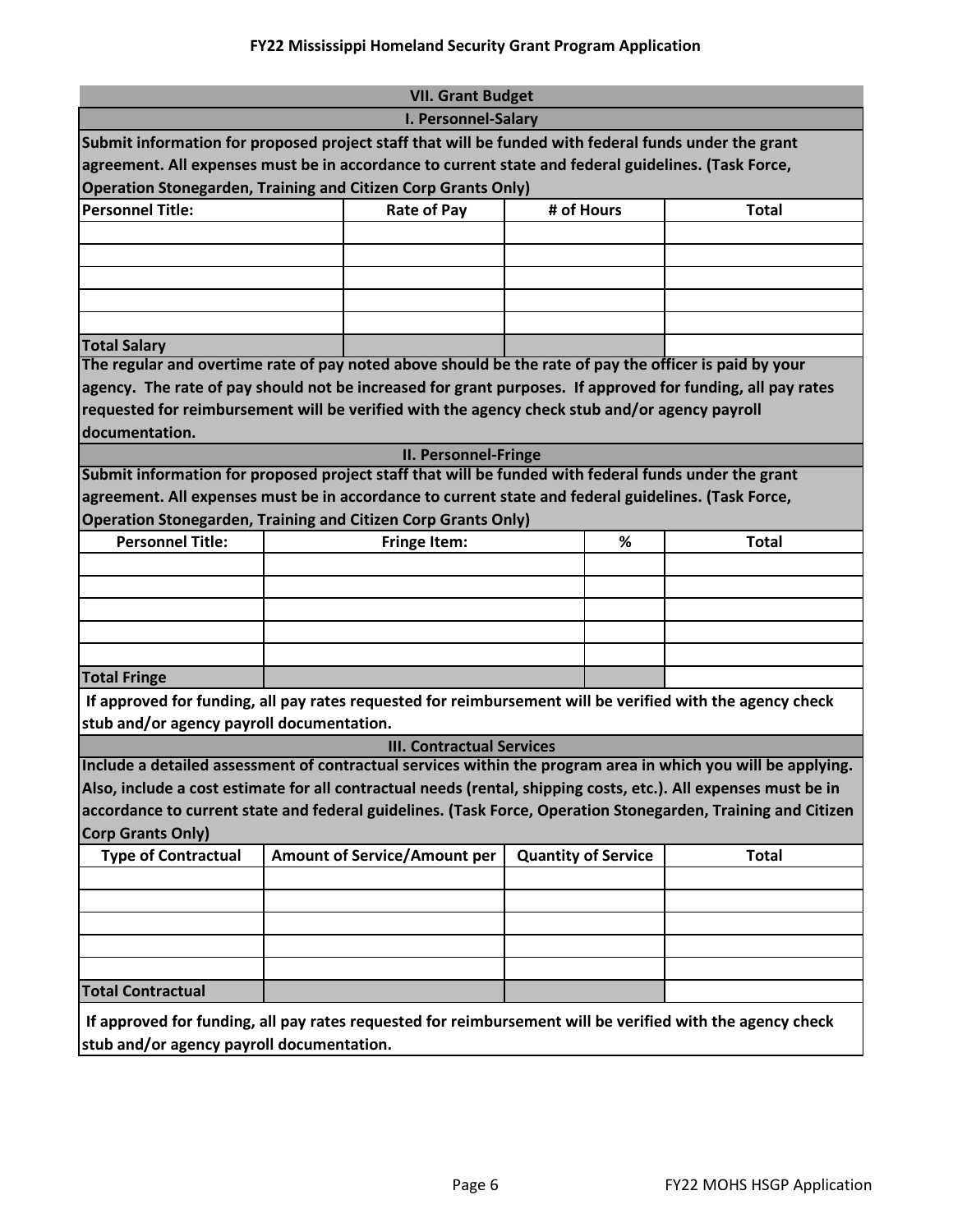| <b>IV. Training/Travel</b>                                                                                                                                                                                                                                                                                                                                                                                              |                         |      |              |  |  |  |
|-------------------------------------------------------------------------------------------------------------------------------------------------------------------------------------------------------------------------------------------------------------------------------------------------------------------------------------------------------------------------------------------------------------------------|-------------------------|------|--------------|--|--|--|
| Include a detailed assessment of travel needs within the program area in which you will be applying. Also,<br>include a cost estimate for all travel needs (airfare, hotel, hotel taxes, registration, per diem, mileage,<br>parking, baggage, and gratuity). All expenses must be in accordance to current state and federal guidelines.<br>(Task Force, Operation Stonegarden, Training and Citizen Corp Grants Only) |                         |      |              |  |  |  |
|                                                                                                                                                                                                                                                                                                                                                                                                                         |                         |      |              |  |  |  |
| <b>Type of Travel</b>                                                                                                                                                                                                                                                                                                                                                                                                   | <b>Number of People</b> | Cost | <b>Total</b> |  |  |  |
|                                                                                                                                                                                                                                                                                                                                                                                                                         |                         |      |              |  |  |  |
|                                                                                                                                                                                                                                                                                                                                                                                                                         |                         |      |              |  |  |  |
|                                                                                                                                                                                                                                                                                                                                                                                                                         |                         |      |              |  |  |  |
|                                                                                                                                                                                                                                                                                                                                                                                                                         |                         |      |              |  |  |  |
|                                                                                                                                                                                                                                                                                                                                                                                                                         |                         |      |              |  |  |  |
| <b>Total Travel Expense</b>                                                                                                                                                                                                                                                                                                                                                                                             |                         |      |              |  |  |  |
| If approved for funding, all pay rates requested for reimbursement will be verified with the agency check                                                                                                                                                                                                                                                                                                               |                         |      |              |  |  |  |
| stub and/or agency payroll documentation.                                                                                                                                                                                                                                                                                                                                                                               |                         |      |              |  |  |  |

| V. Equipment                                                                                              |
|-----------------------------------------------------------------------------------------------------------|
| Please list the cost for each piece of equipment requested.                                               |
| All equipment must be allowable, reasonable and essential to the project and the mission of the MOHS. All |
| equipment must be on the FEMA Authorized Equipment List. Unallowable equipment: Guns, ammunition,         |
| body cameras and unmanned aircraft. See Guidance for more information.                                    |
|                                                                                                           |

| <b>AEL Number:</b>                                       | <b>Discipline</b> |  |
|----------------------------------------------------------|-------------------|--|
| <b>Cost of Equipment</b>                                 | <b>Quantity</b>   |  |
| <b>Total Equipment Cost</b>                              |                   |  |
| <b>Item Description</b>                                  |                   |  |
|                                                          |                   |  |
| How will equipment be used to reduce Threats and Hazard? |                   |  |
|                                                          |                   |  |

| <b>AEL Number:</b>          | <b>Discipline</b>                                        |
|-----------------------------|----------------------------------------------------------|
| <b>Cost of Equipment</b>    | <b>Quantity</b>                                          |
| <b>Total Equipment Cost</b> |                                                          |
| <b>Item Description</b>     |                                                          |
|                             | How will equipment be used to reduce Threats and Hazard? |
|                             |                                                          |
|                             |                                                          |
|                             |                                                          |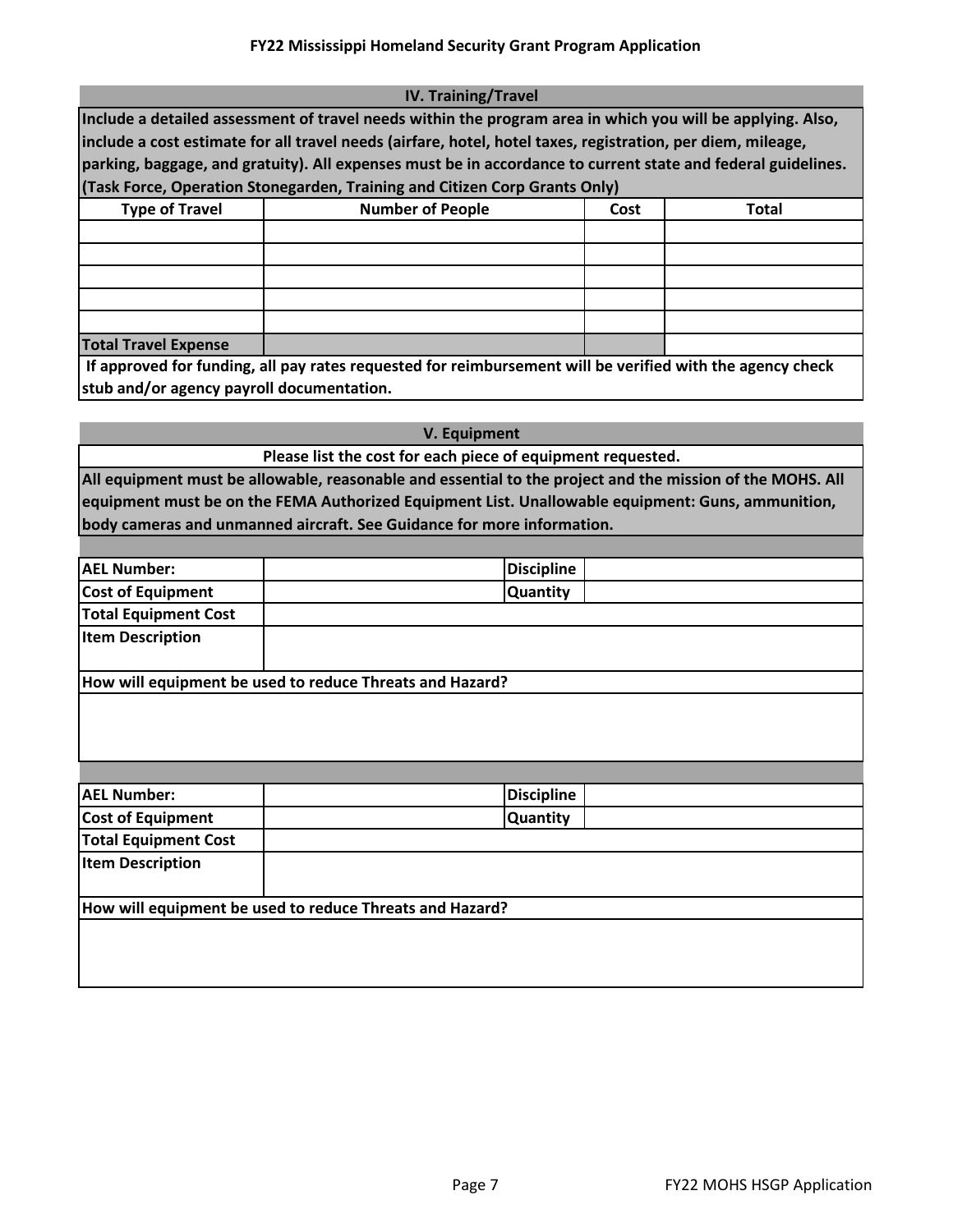| <b>AEL Number:</b>                                       | <b>Discipline</b> |
|----------------------------------------------------------|-------------------|
| <b>Cost of Equipment</b>                                 | <b>Quantity</b>   |
| <b>Total Equipment Cost</b>                              |                   |
| <b>Item Description</b>                                  |                   |
| How will equipment be used to reduce Threats and Hazard? |                   |
|                                                          |                   |
|                                                          |                   |
|                                                          |                   |
|                                                          |                   |

| <b>AEL Number:</b>                                       | <b>Discipline</b> |  |
|----------------------------------------------------------|-------------------|--|
| <b>Cost of Equipment</b>                                 | <b>Quantity</b>   |  |
| <b>Total Equipment Cost</b>                              |                   |  |
| <b>Item Description</b>                                  |                   |  |
|                                                          |                   |  |
| How will equipment be used to reduce Threats and Hazard? |                   |  |

| <b>AEL Number:</b>                                       | <b>Discipline</b> |  |
|----------------------------------------------------------|-------------------|--|
| <b>Cost of Equipment</b>                                 | <b>Quantity</b>   |  |
| <b>Total Equipment Cost</b>                              |                   |  |
| <b>Item Description</b>                                  |                   |  |
|                                                          |                   |  |
| How will equipment be used to reduce Threats and Hazard? |                   |  |
|                                                          |                   |  |

| <b>AEL Number:</b>                                       |  | <b>Discipline</b> |  |
|----------------------------------------------------------|--|-------------------|--|
| <b>Cost of Equipment</b>                                 |  | <b>Quantity</b>   |  |
| <b>Total Equipment Cost</b>                              |  |                   |  |
| <b>Item Description</b>                                  |  |                   |  |
|                                                          |  |                   |  |
| How will equipment be used to reduce Threats and Hazard? |  |                   |  |
|                                                          |  |                   |  |
|                                                          |  |                   |  |
|                                                          |  |                   |  |

# **Total Equipment:**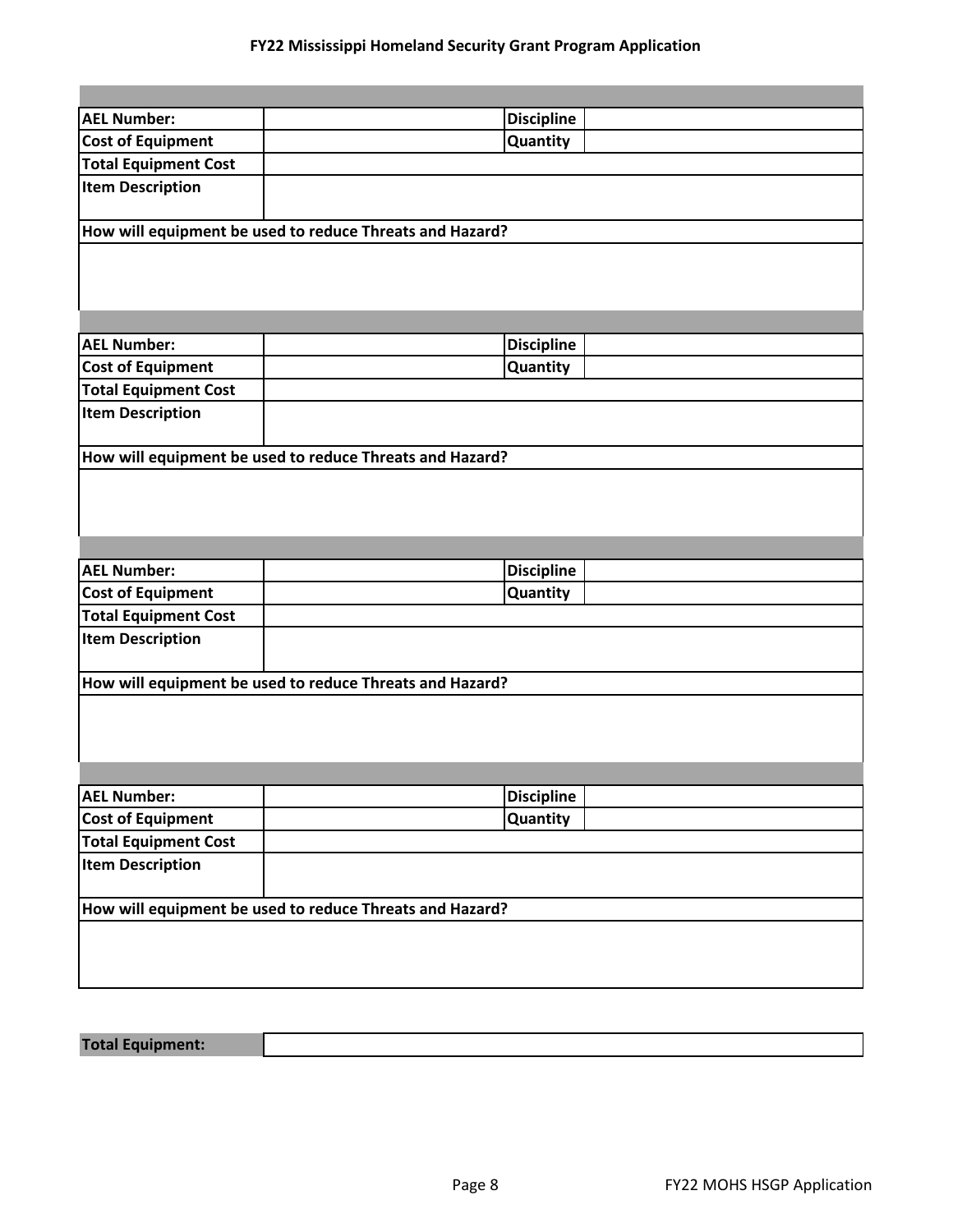#### **VI. Commodities/Supplies**

**Include a detailed assessment of the commodity/supply grant expenses within the program area in which you are applying. Also, include a cost estimate for all additional grant expenses (gloves, traffic safety cones, PPE, flashlights, reflective safety vests, etc.). All expenses must be in accordance to current state and federal guidelines. Items are not identified as equipment.** 

|                             | Quantity | <b>Cost Per</b> | <b>Total</b> |
|-----------------------------|----------|-----------------|--------------|
| Type of<br>Commodity/Supply |          | Item            |              |
|                             |          |                 |              |
|                             |          |                 |              |
|                             |          |                 |              |
| <b>Total Commodity</b>      |          |                 |              |

#### **VII. Other**

**Include a detailed assessment of other grant expenses within the program area in which you are applying. Also, include a cost estimate for all additional grant expenses (gloves, traffic safety cones, flashlights, reflective safety vests, etc.). All expenses must be in accordance to current state and federal guidelines.** 

|                        |          |                 | $\tilde{\phantom{a}}$ |
|------------------------|----------|-----------------|-----------------------|
| Other                  | Quantity | <b>Cost Per</b> | <b>Total</b>          |
|                        |          | Item            |                       |
|                        |          |                 |                       |
|                        |          |                 |                       |
|                        |          |                 |                       |
| <b>Total Commodity</b> |          |                 |                       |

| Additional Information: |  |  |
|-------------------------|--|--|
|                         |  |  |
|                         |  |  |
|                         |  |  |
|                         |  |  |

#### **Total Grant Amount**

| <b>VIII. Prior Experience</b>                                                   |            |            |  |
|---------------------------------------------------------------------------------|------------|------------|--|
| Please answer YES or NO to the Following Questions.                             | <b>YES</b> | <b>INO</b> |  |
| Has your agency received federal and/or state grants similar to the Mississippi |            |            |  |
| <b>Office of Homeland Security grant?</b>                                       |            |            |  |
| Does your agency have at least three (3) years of receive federal grant funds?  |            |            |  |
| Does not have to be MOHS related.                                               |            |            |  |
| Has your agency received MOHS Grant funds within the past three (3) years?      |            |            |  |
| Does your agency use a property management system?                              |            |            |  |
| Has your agency ever received any corrective actions from a Single Audit Report |            |            |  |
| regarding your agency's financial system?                                       |            |            |  |
| Has the jurisdiction administration remained unchanged during the 2021 grant    |            |            |  |
| year? For example, Chief, Sheriff, SGA, Program Staff.                          |            |            |  |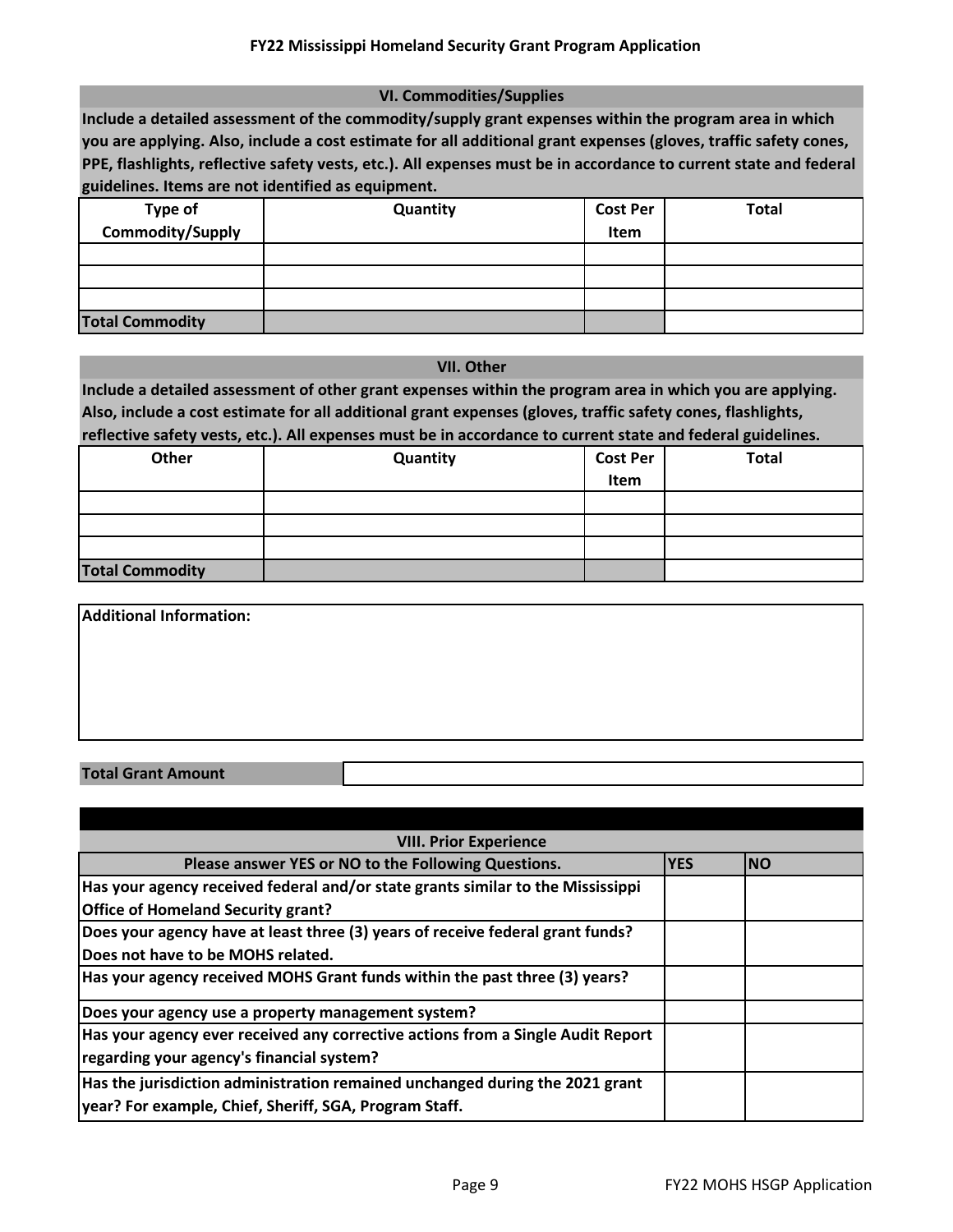#### **IX. NIMS Compliance Form**

**The National Incident Management System (NIMS)guides all levels of government, nongovernmental organizations (NGO), and the private sector to work together to prevent, protect against, mitigate, respond to, and recover from incidents. NIMS provides stakeholders across the whole community with the shared vocabulary, systems, and processes to successfully deliver the capabilities described in the National Preparedness System. As recipients and subrecipients of federal preparedness (non-disaster) grant awards, jurisdictions and organizations must achieve, or be actively working to achieve, all of the NIMS Implementation Objectives. The objectives can be found on the NIMS webpage at: https://training.fema.gov/nims/** 

**Under Executive Order #932, Mississippi established NIMS as the standard for incident management within the State. The U.S. Department of Homeland Security/Federal Emergency Management Agency guidance provides that accepting grant funding is conditioned upon NIMS compliance. This jurisdiction attests that we continue to strive toward NIMS compliance, as provided under federal and State NIMS guidance. This jurisdiction understands receiving and/or using U.S. Department of Homeland Security grant funds remains conditional upon NIMS compliance. Non-compliance of NIMS can result in funds being withheld or reallocated from our jurisdiction because of ineffective NIMS support and participation.** 

**This agency understand and attests to:** 

**Authorized Signatory Official Name:**

### **X. Submission Compliance**

**The application submitted to the Mississippi Office of Homeland Security is a request for funding. Funding based on available funds to the MOHS through federal and state funds. Application requests received are not guaranteed and will be subject to adjustment, as funding is available. Application requests will be funded based on national priorities, mission area, threats and hazards, agency needs and proposed projects that fit with the State's overall mission for homeland security.** 

**Each application will be reviewed by MOHS staff, Peer Committee and an Executive Committee for application completeness, threat and hazards, budget requests and expenses requested to enhance the existing program. Grants will also be funded based on the review of past grant performance, expenditures and information from program documentation and assessments.**

**Incomplete Applications:**

**All sections of the application are required to be filled out. Sections on the budget should only be filled out, if applicable to the project. All required documentation should be provided at the time of the application. If sections are incomplete, documentation not provided or the application has missing signature, the application will be considered incomplete and will not be considered for review.**